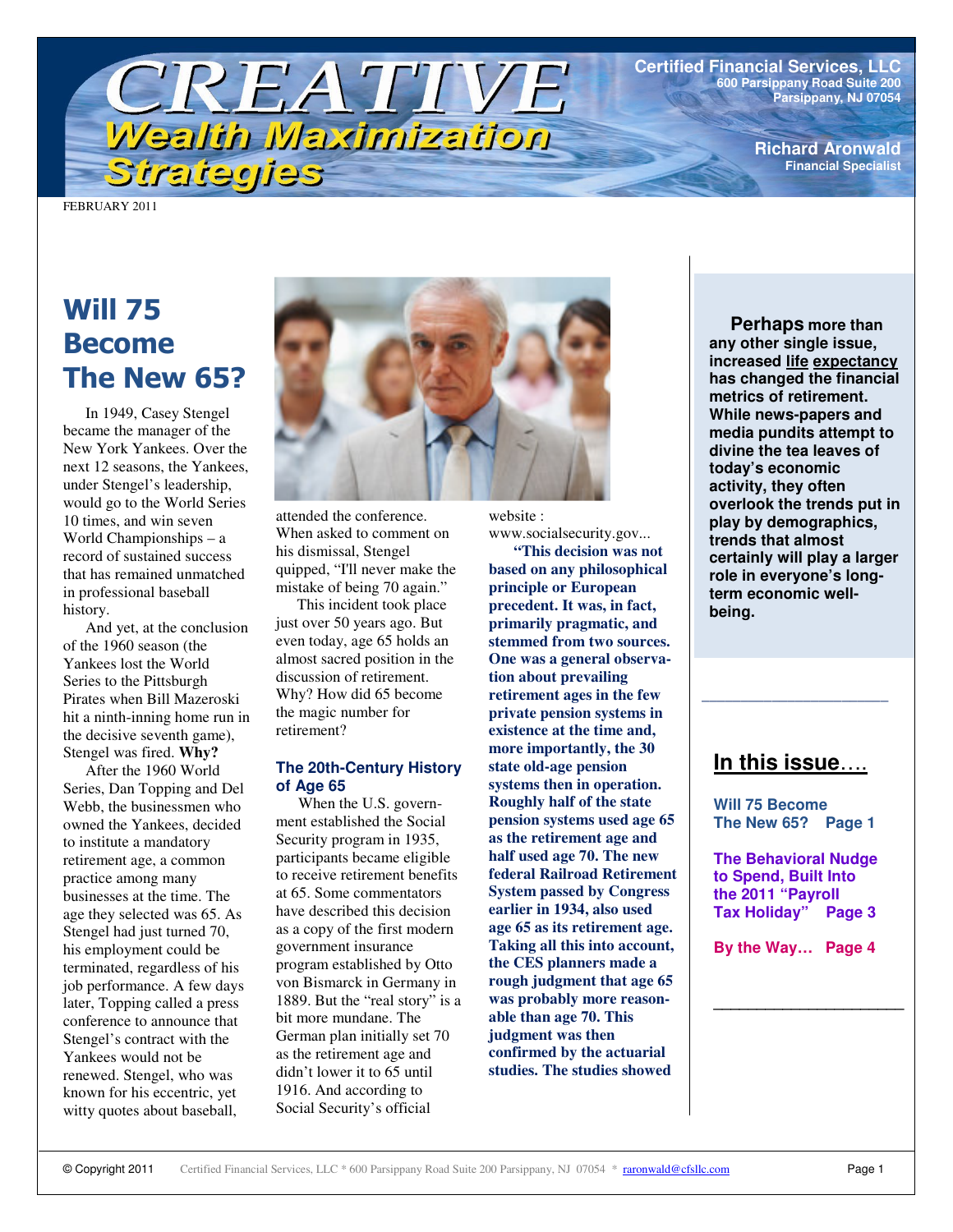**that using age 65 produced a manageable system that could easily be made selfsustaining with only modest levels of payroll taxation."**

#### **A Self-Sustaining System?** *Really?*

Note that last phrase: "**using age 65 produced a manageable system that could easily be made selfsustaining with only modest levels of payroll taxation."** Considering that both Social Security and Medicare are under-funded today, what was the logic that believed these programs could be sustained with only "modest levels of payroll taxation?" **It was the belief that most citizens would not live long enough to receive benefits, and those who did would not live long in retirement.**

When Bismarck instituted government-sponsored retirement benefits in 1889, life expectancy in Germany was under 50, and according to J. H. Schulz in his 1988 book, *The Economics of Aging*, "Bismarck knew that the program would cost little because the average German worker never reached 65, and many of those who did lived only a few years beyond that age." Five decades later, when Social Security was implemented in 1935, "the average life expectancy in America was only 61.7

years." If these numbers held true, many workers would pay taxes for benefits they wouldn't live long enough to receive. Projecting a large number of payers and small number of beneficiaries meant the plans could be administered with minimal taxes spread over a large number of people. As age 65 became the benchmark for Social Security, the private sector followed suit, using 65 as the retirement ages for pension plans, often as the end-point for some insurance benefits, and in the establishment of mandatory retirement provisions, like the one that cost Casey Stengel his job.

# **But Actual Life Statistics Changed.**

Since 1935, several factors have changed the rosy projections of low-cost government pensions and the practicality of using age 65 as a benchmark. A great number of people have been living longer – but still collecting benefits at 65 (or earlier in some cases, as most government-sponsored pensions have adopted an early eligibility age – EEA – at which participants can receive slightly lower benefits). This increased longevity results in a twoway stress on government

retirement plans: more people receiving retirement benefits for longer periods of time.

After a great surge following World War II (the baby boom), population growth has leveled out in many Western countries, meaning there are proportionately fewer tax-paying workers to support the retirees. Instead of a large number of payers and small number of beneficiaries, the equation has been reversed; there are too many retirees and not enough workers to support them. In order to restore these retirement programs to financial viability, there are only three options: increase taxes, decrease benefits, or raise the retirement age. Considering the possible reactions of their citizens, the most expedient course of action has been to raise the retirement age.

#### **So the Rules Changed.**

In 1983, the Social Security Administration began gradually increasing the age at which participants could be eligible for full retirement benefits, from 65 to 67, based on the year of birth, with those born after 1960 not eligible for full benefits until age 67. In recent months, legislative discussions have proposed raising the age requirement to 70, usually in a similar

graduated fashion.

In Europe, where the demographic doublewhammy of aging populations and fewer workers is more severe, changing the normal retirement age (NRA) is a volatile social issue. This past summer, France raised its NRA to 62 from 60 **and riots broke out**. Spanish political leaders have proposed raising its NRA to 67 (from 65), and raising the NRA is on the radar of several other European countries. In the modern world, 65 is no longer the magic number for retirement.

#### **So What?**

There is some evidence to suggest that the retirement ages established in government pensions strongly influence individual retirement decisions. A November 2010 report from the Heritage Foundation titled "**Time to Raise Social Security's Retirement Age"** cites data collected from 1997 to 2009 by economists John Rust and Christopher Phelan, saying the "results suggest that Social Security creates significant disincentives to labor force participation, and is largely responsible for the peaks in retirements at ages 62 and 65.…" In general, once you can begin receiving a monthly check from the government, you are more

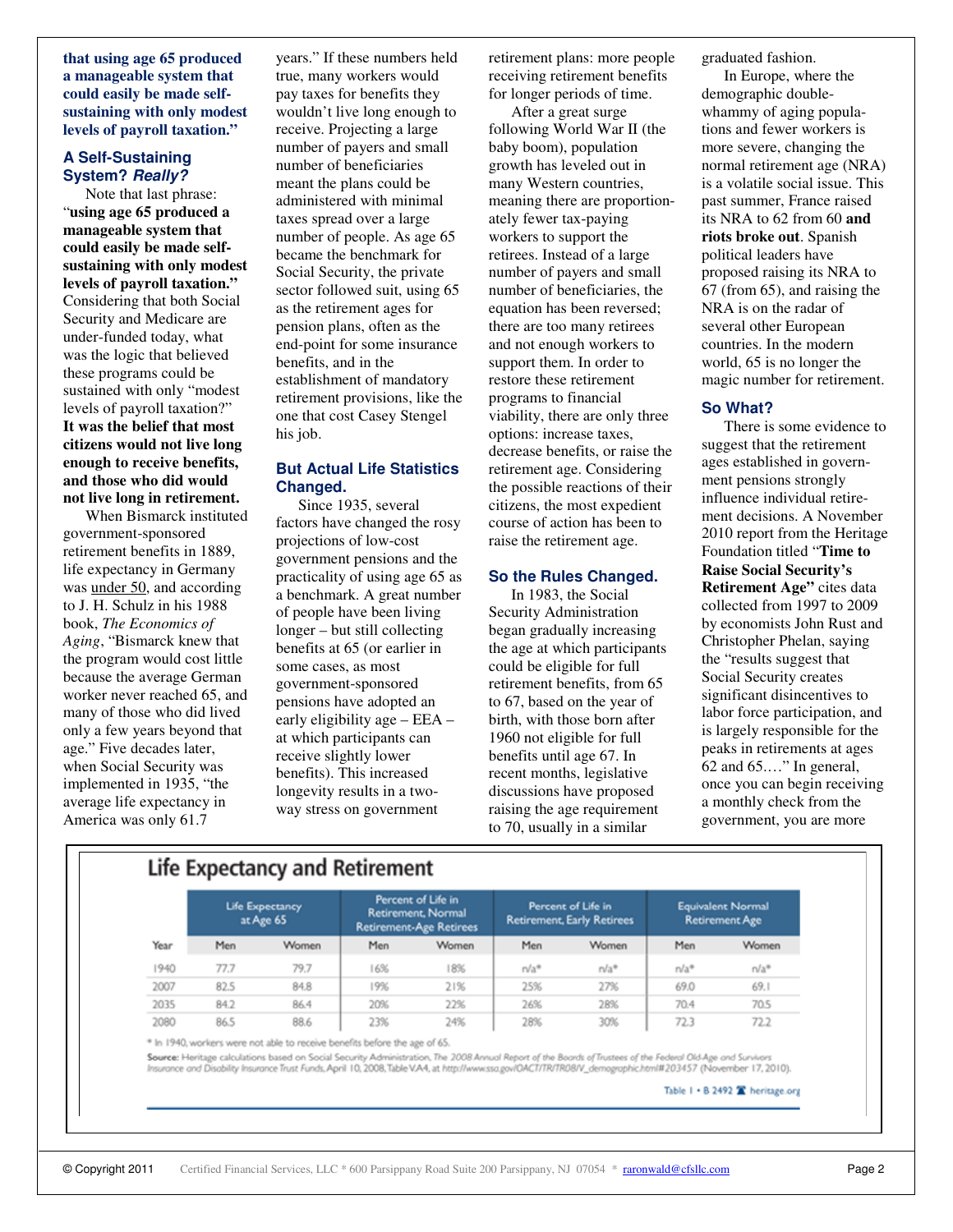likely to retire or decrease earnings from other employment. Conversely, if governments were to raise the age for receiving benefits, it appears many people will find compelling reasons to work longer and retire later.

But modest increases in the normal retirement age for government pensions will not fully address government pension problems. Remember how both Bismarck's retirement age of 70 and Social Security's 1935 NRA of 65 exceeded the average life expectancies of their country's population at that time? According to statistics from the Social Security Administration cited in the same report from the Heritage Foundation**,** the life expectancy of a man who retired at 65 in 2007 was 82.5 (see chart on previous page).

#### **What's the Answer?**

If the goal of governmentsponsored pensions is to be self-sustaining with only modest payroll taxes, the normal retirement age has to rise even further, perhaps to 75, or even higher! Otherwise, the only other alternatives are increased taxes or decreased benefits.

Higher taxes and decreased benefits would effectively force many people to work longer and retire later. Higher taxes result in less take-home pay, which means less money available for saving. Decreased benefit levels mean the individual must accumulate more to offset what will not be received from government plans. 50 years ago, Casey Stengel was told to stop working because he was past 65. Today, many signs point in a different direction: **After 65, you must keep working!**

# **So… If Age 70 (or 75) Is The New 65, What Else Changes?**

If longer life expectancies result in higher normal retirement ages for government pensions, these changes will likely have a ripple effect on regulations related to personal saving and accumulation. If, for example, the NRA for Social Security is raised to age 70, then the age regulations pertaining to required minimum distributions and/or penalties for early withdrawals might also go up. If more people are still working (and saving) past age 70½, does it make sense to *require* retirement account withdrawals while they are still working full time?

David C. John, the author of the Heritage Foundation report referenced above, mentions that if economic conditions compel people to work longer, income insurance benefits must also be changed. For example, disability benefits currently administered by Social Security stop at age 65, when retirement benefits take over. It is also common for many individual disability income policies to stop paying benefits at age 65. For disability benefits to continue beyond age 65, higher taxes (or premiums) will most likely follow.

The structure and use of other income protection products, such as life insurance, will be affected as well. Decisions about the amount of life insurance to purchase are frequently derived from an estimate of one's income-earning potential. In the workinguntil-age-65 paradigm, a 35 year-old might project another 30 years of earnings. But having to *protect 40 years of earnings* will result in proportionately larger life insurance amounts.

Projecting a longer lifetime may also compel individuals to give greater consideration to the cost-effectiveness of permanent life insurance or blends of permanent and term insurance.

Because governmentsponsored retirement benefits are funded by taxes collected during one's working years, it is almost impossible to discontinue existing programs, even if they aren't financially viable. You just can't tax someone for 30-40 years, then renege on the promise to deliver retirement benefits; the social and political fallout would be too great. Given these practical realities, the most logical "adjustment" is raising the normal retirement age – and the early eligibility age as well. As these changes would apply to all Americans, many aspects of individual financial planning could be affected.

# **DO YOUR CURRENT FINANCIAL PROGRAMS ACCOUNT FOR THE EFFECTS OF INCREASED LIFE EXPECTANCY?**

**OR ARE YOU STILL STUCK AT "65"?**

 $\frac{1}{2}$  . The contract of the contract of  $\frac{1}{2}$ 

# **The Behavioral Nudge to Spend, Built Into the 2011 "Payroll Tax Holiday"**

One of the tax changes negotiated in Congress' closing session of 2010 was a one-year reduction in the employee's portion of Social Security and Medicare taxes deducted from workers' paychecks. Previously, each employee paid 6.2% of their first \$106,800 in salary into Social Security. Employers

matched that amount, and each party also contributed 1.45% of earnings into Medicare. The one-year tax reduction from the payroll tax credit will reduce the employee's contribution by two percentage points, meaning employees will pay only 4.2% of their first \$106,800 (employers will still continue to pay 6.2 % as before).

According to an article by Ylan Q. Mui in the January 10, 2011 *Washington Post*, the White House estimates the "payroll tax holiday" will result in increased take-home pay of around \$1,000 a year for the average American



family. Any increase in takehome pay will usually be received positively by the public, but **it is interesting to note the structure of this tax break.**

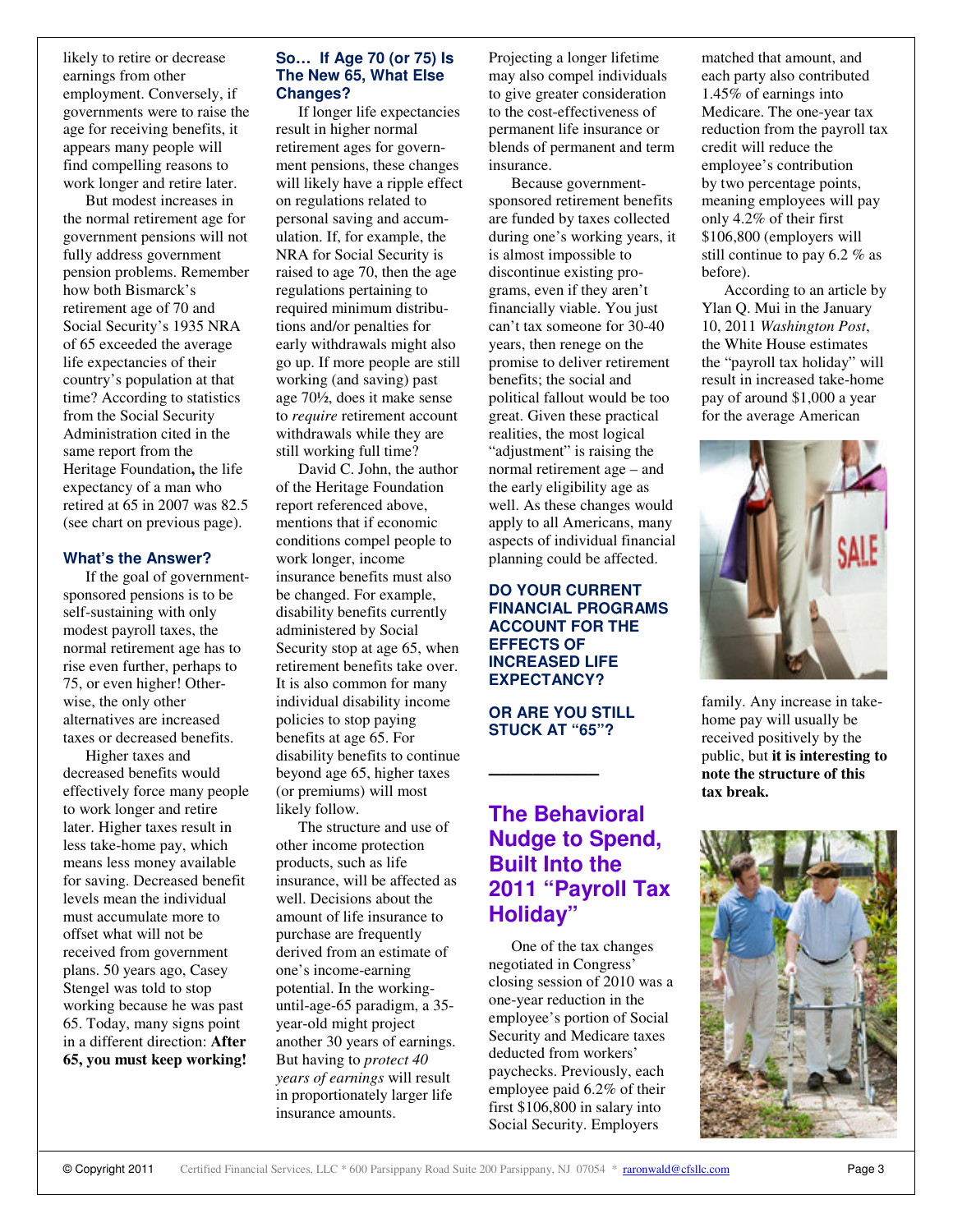### **How to tempt us to spend it?**

Many economic advisors believe one of the keys to financial recovery is increased consumer spending. But given other factors in the economy, such as high unemployment and high levels of personal debt, a large percentage of Americans have chosen to forgo discretionary spending in favor of either *increasing their savings* or *reducing their debt*. Mui states that since the beginning of the most recent recession twoand-a-half years ago, the savings rate for Americans has jumped to 5.3%, a sharp rise from the negative rate of saving prior to the bursting of the real estate bubble.

This is where the behavioral element comes in. Unlike previous one-time tax breaks that were typically single payments distributed after filing one's annual income tax return, the 2011 payroll tax reduction will be dribbled out, paycheck by paycheck, over the course of the year. For the average family receiving \$1,000 in additional income, the difference amounts to less than \$20 a week. And since the amount is small, behavioral studies show the "extra" will most likely be spent, not saved.

Think of it this way: If you receive a \$1,000 windfall in the form a single check, what is the likelihood that you will immediately spend all of it? It's probably quite slim, because the size of the number causes you to consider larger financial questions. You find yourself thinking, "Should I pay off that debt, set it aside for a large purchase, or add to my retirement account?" With an extra \$20 in your pocket, the

questions are more likely to involve dinner and a movie.

Richard Thaler, a prominent financial behaviorist and author of the best-seller *Nudge*, determined that most Americans have three categories for their finances: income, assets and future income. Money that falls into the first bucket (income) is most likely to be spent. The second bucket is a mixture of spending and saving, while money allocated to the last bucket (often through automatic withdrawal or payroll deduction) is almost always saved. Thaler found that small increases to Americans' paychecks were usually considered *income* (and often not even recognized as increases), while larger disbursements become assets. Considering these findings, Mui notes that "some economists think the smaller payments will increase the likelihood that the money will be spent because it seems negligible or perhaps even goes unnoticed."

#### **Unless…**

You decide to override your natural tendency to spend small amounts of "extra" money by automatically diverting it through payroll deduction or automatic withdrawals. Now that you've had a few paychecks to see the difference in take-home pay, the simple way to capture those savings is to make an adjustment to any automatic "third-bucket" saving programs you already have in place.

A surprising aside: Mui cites a recent analysis by the National Bureau of Economic Research that examined how consumers responded to the 2008 stimulus checks and the 2009 Making Work Pay credits that appeared in each

paycheck. Some data suggested that consumers actually preferred lump-sum payments instead of a stream of payments over the course of the year – even people whose cash flow was tighter. Mui reports: "For years, the government offered lowincome workers the ability to receive their tax refund throughout the year instead of all at once. But that program was discontinued this year because only 3% of eligible workers signed up." Perhaps receiving a lump-sum encourages more circumspect and deliberate financial decisions, or maybe having jmore money in hand allows for the consideration of more alternatives. If the financial behaviorists are correct about this issue, i.e., that small regular payments will be consumed while larger lumpsum amounts will result in greater saving, and if consumers apparently prefer receiving lump-sum payments instead of extra dribs and drabs, it appears the government is inclined toward having people spend their extra money instead of saving it.

# **NOW MIGHT BE THE PERFECT TIME TO ADJUST YOUR SAVINGS ALLOCATIONS!**

**DON'T LET \$1,000 (OR MORE) SLIP THROUGH YOUR FINGERS JUST BECAUSE IT COMES IN SMALL PAYMENTS OVER THE COURSE OF THE YEAR!**

*"One realizes the full importance of time only when there is little left of it. Every man's greatest capital asset is his unexpired years of productive life."*

*- P.W. Litchfield, Chairman, Goodyear Tire & Rubber, 1930-1958*

*\_\_\_\_\_\_\_\_\_\_\_\_\_\_\_\_\_\_\_*

# **By the way…**

**Casey Stengel** returned to professional baseball in 1962 as the first manager of the New York Mets. Stengel managed the Mets until 1965, and died in 1975 at the age of 85.

**Paul W. Litchfield,** (1875- 1959) joined the Goodyear Tire & Rubber Company in 1900, when he was 25, as a plant supervisor in Akron, Ohio. In 1903, Litchfield was granted a patent for the first tubeless tire. By 1926, he was the president of the company, and served as the chairman of the board from 1930-1958. The community of Litchfield Park, Arizona, west of Phoenix, was named after Litchfield, who had established the town in 1917, as a cotton farm enterprise providing fiber for Goodyear tires during World War I.